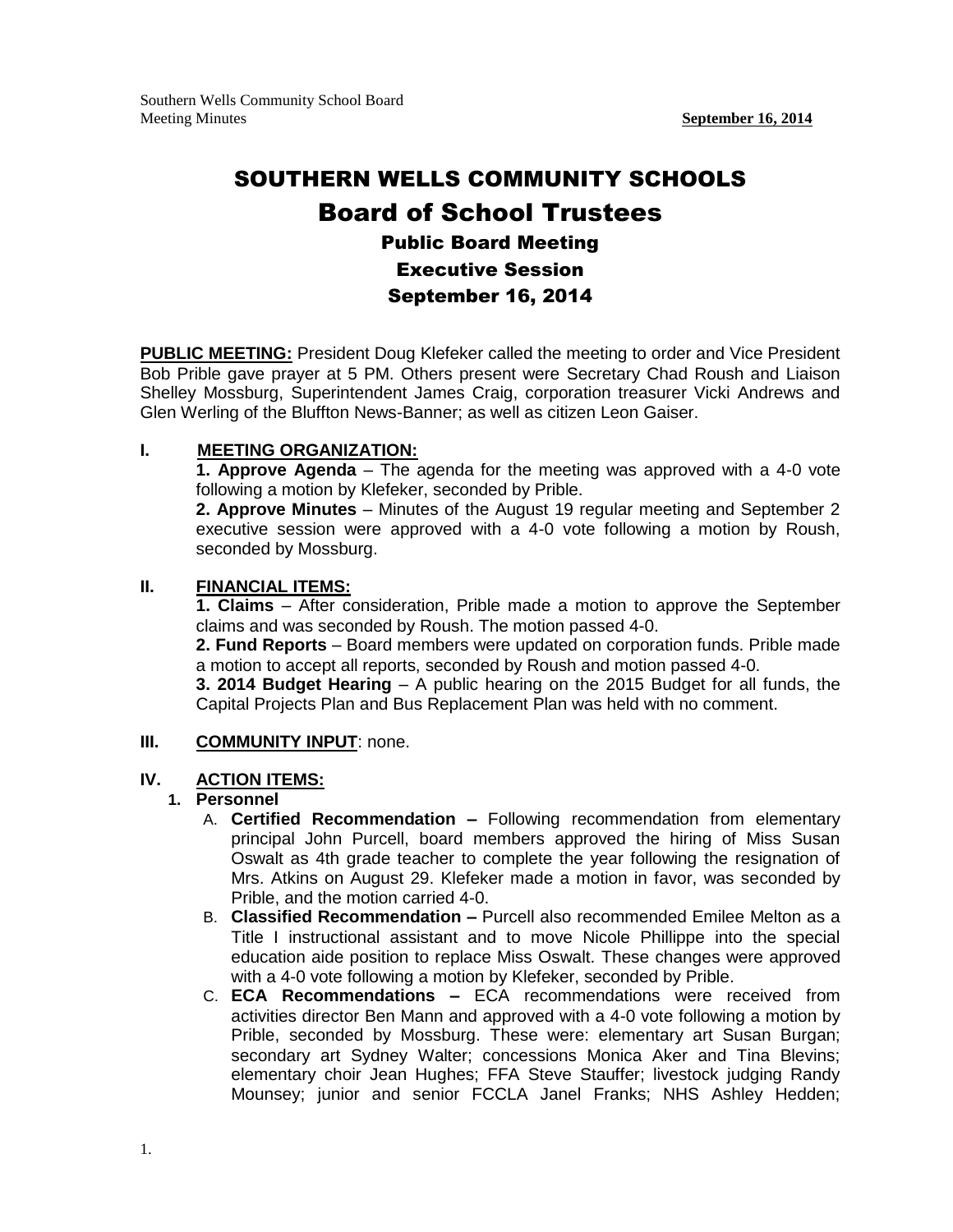instrumental music Mike Haigh; language club Jaimi Grimm; newspaper Ben Burman; yearbook Betsy Smith; junior sponsors Mike Haigh, Jeni Meeks, Vicki Andrews and Chad Smekens; senior sponsors Pete Oleson, Steve Stauffer, Vicki Andrews; sophomore Chad Smekens; freshman Amy Smekens; 8th Betsy Smith; 7th Kelsey Bonewit; senior high student council Monica Aker; junior high student council Amy Smekens; Sunshine Chris Hartman.

- D. **ECA Resignation –** A resignation was accepted with a 4-0 vote from JV football coach Jacob Miller after a motion by Roush, seconded by Prible.
- E. **Volunteer Recommendation –** Mrs. Nellie Sleppy has been accepted as a volunteer in the high school guidance area following a motion by Klefeker, seconded by Mossburg, and a 4-0 vote.
- F. **Classified Employee Leave of Absence –** An unpaid leave of absence for a bus driver was approved with a 4-0 vote following a motion by Roush, seconded by Prible.
- **2. Conference Requests –** Numerous conference requests were approved with a 4-0 vote following a motion by Roush, seconded by Prible. Staff members attending the various meetings will include John Purcell, Jill Mounsey, Chase Anderson, Kristi Jenney, Amy Palmer, Becca Frazee, Dawn Allison, Megan Workinger, Kyle Penrod, Dave Butler, Ben Burman, Joel Roush, Kelly Plank, Betsy Smith, Kelsey McKinney, Jeni Meeks, Doug Hunt, Sydney Walter, Chris Painter and Keenan Leichty.
- **3. Fundraiser Requests –** Fundraiser requests for FCCLA, athletic transportation, softball, PIE, boys' basketball and high school student council were approved with a 4-0 vote following a motion by Prible, seconded by Roush.

# **V. REPORTS:**

Mr. Craig read a letter from a Park Tudor parent, the varsity football team which we played for Homecoming on September 12, complimenting the high school band for playing their school song as well as the football staff and athletic department for providing water and being sportsmanlike following the game.

Average Daily Membership count from September 12 showed membership down slightly at 825.5 students from 832 last year in February. The September 2013 count was 823 students, however.

There was a discussion on window replacement at the high school with no solid numbers having been received yet.

The next regular meeting will be at 5 PM on Tuesday, October 21.

# **VI. SIGNING OF DOCUMENTS:**

All documents needing signed were duly signed.

# **VII. ADJOURNMENT:**

With no other business to come before the Board, Klefeker adjourned the public session at 6 PM. An executive session to discuss strategy with respect to collective bargaining followed.

The signatures below certify that the minutes reflect what occurred in the regular meeting and that only items permissable by law were discussed in the executive session.